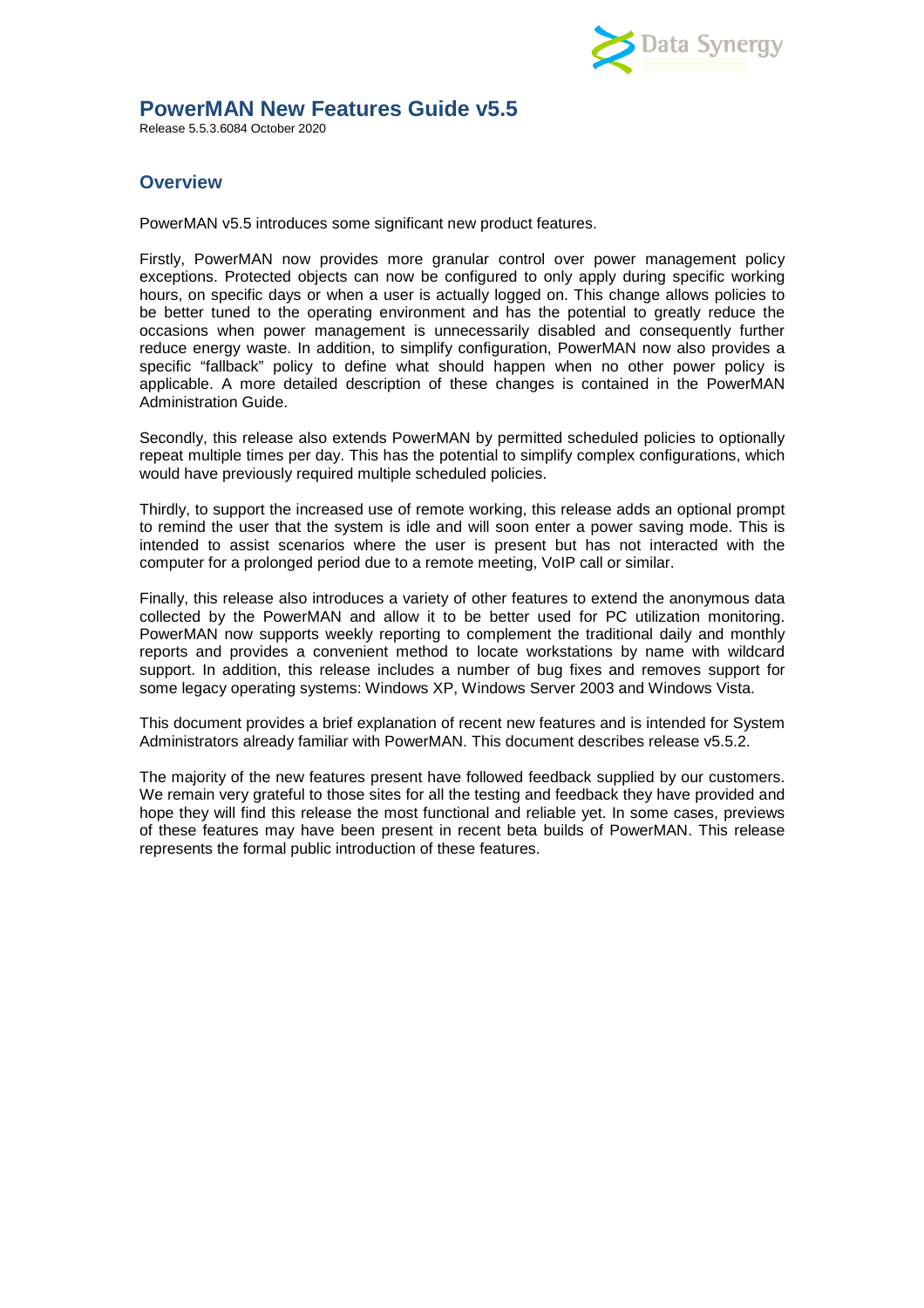

### **New features in PowerMAN v5.5**

1. PowerMAN now provides a **monthly reporting** option to complement the existing daily and weekly reports. Some of the charts have been redesigned to improve readability and are now displayed in a new bar chart format:



Weekly Activity / Hours

2. The PowerMAN Devices tab now provides a convenient search feature to locate workstations by name. This supports \* and ? wildcard characters:

| Summary               | Live<br>Devices |   |                               |                                                   |                             |
|-----------------------|-----------------|---|-------------------------------|---------------------------------------------------|-----------------------------|
| <b>Client Version</b> | All<br>▼        |   | <b>Computer Name</b>          | WorkstationOO?                                    | (Use * and ? for wildcards) |
| <b>OS Version</b>     | ΑIΙ             | ▼ | <b>CPU</b>                    | ΑIΙ                                               |                             |
| <b>Battery</b>        | All<br>▼        |   | <b>Logical Cores</b>          | All ▼                                             |                             |
| <b>Vendor</b>         | ΑIΙ             |   | <b>RAM</b>                    | ΑIΙ<br>All<br>$\pmb{\mathrm{v}}$<br>to<br>▼<br>GB |                             |
| Product/Code          | ΑIΙ             |   | <b>Hard Disks</b>             | All ▼                                             |                             |
| <b>BIOS</b>           | ΑIΙ             |   | <b>Optical Drives</b>         | All ▼                                             |                             |
| <b>BIOS Version</b>   | ΑIΙ             | ▼ | Free System Drive   All       | I GB                                              |                             |
| Export Show 1000      |                 |   | Computers ■ Include sub-sites | Refresh<br>Showing 329 of 329 Records             |                             |

- 3. PowerMAN now provides a **distinct "fallback" policy** for each of the Default, No User and Specific User power policy features. The "fallback" policy, if present, will apply when no other policy is applicable in that category. The fallback policy does not have time/day restrictions.
- 4. PowerMAN now provides optional **email summary reports**. These can be sent daily, weekly or monthly to notify stakeholders of recent energy saving performance. This feature requires the hosted (cloud) reporting platform or PMES v5.5 or later.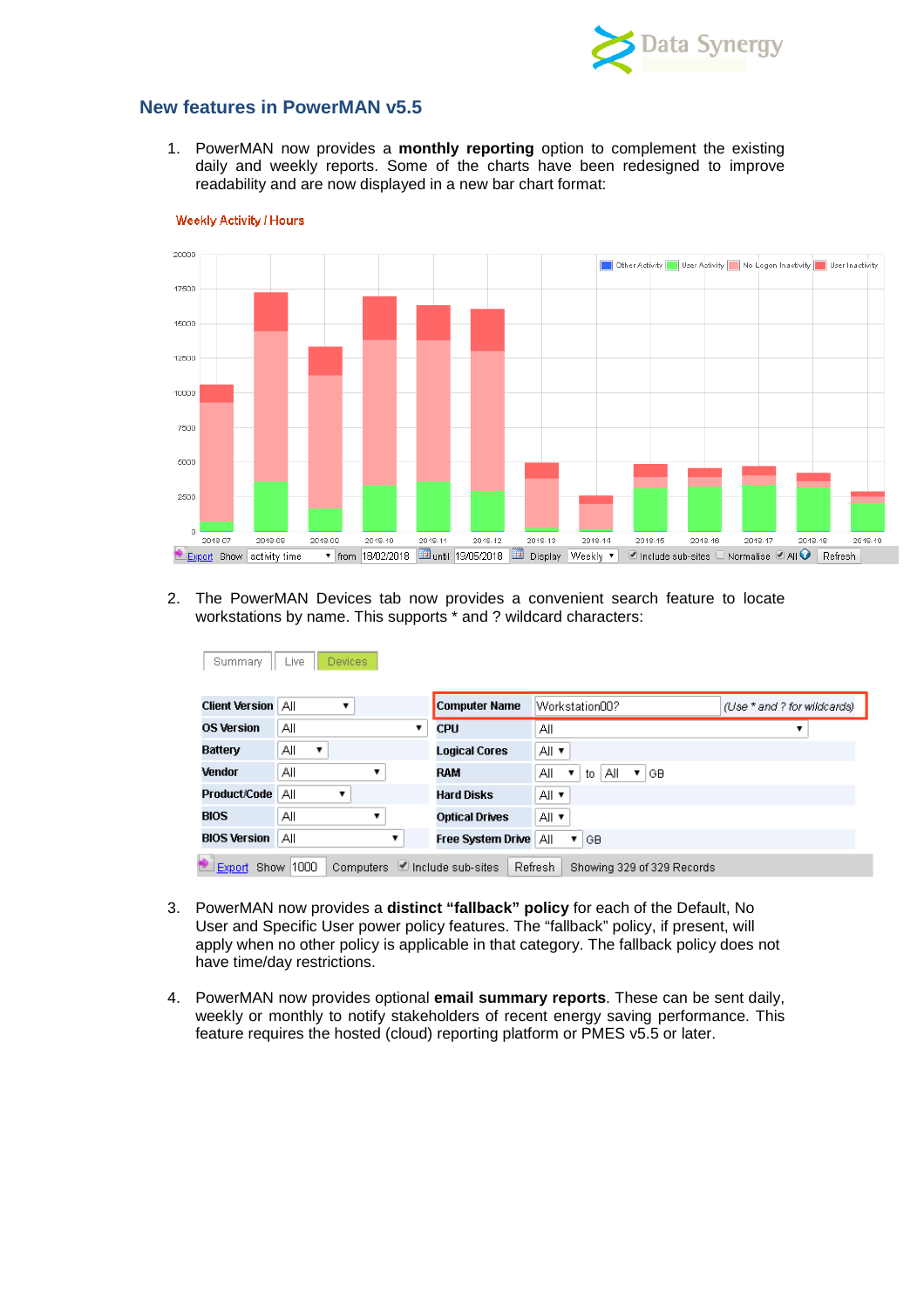

|                                                         | Week commencing 18/10/2020                                                                                                       |
|---------------------------------------------------------|----------------------------------------------------------------------------------------------------------------------------------|
| Unique computers                                        | 512                                                                                                                              |
| User active hours                                       | 2,877 (7 %)                                                                                                                      |
| Other active hours<br>(Defined by system administrator) | $0(0\%)$                                                                                                                         |
| User inactive hours                                     | 35,672 (93 %)<br>29,362 due no user logon (76 %)<br>6,310 due to inactivity whilst user logged on (16 %)                         |
| <b>Total hours</b>                                      | 38,549 (100 %)                                                                                                                   |
| Inactive cost (estimated)                               | £455.99                                                                                                                          |
| Suggestion                                              | PowerMAN "No User Policy" may reduce inactivity when no user is logged on.<br>This will have no effect when a user is logged on. |

5. PowerMAN now provides an optional **power saving pending prompt.** This may be used to remind an inactive user, who is in a long presentation, online meeting, VoIP call or similar that power saving will commence shortly. Closing the dialog will postpone power management for another cycle. This feature is intended to increase power management savings in scenarios where a cautious system administrator may disable power management or configure an unusually long timeout to avoid disrupting inactive users.

| PowerMAN Power Management Service                                                                             |  |
|---------------------------------------------------------------------------------------------------------------|--|
| User action required. The computer will shortly sleep. Please close this<br>message to postpone power saving. |  |
| Ok                                                                                                            |  |

6. PowerMAN reports now distinguish between computers that have reported recently (last 30 days) and all other computers:

| <b>Site</b>                      | Recent/Total<br><b>Computers</b> | Last<br><b>Status</b> | <b>Inactive</b><br><b>Hours</b> | <b>Active</b><br><b>Hours</b> |
|----------------------------------|----------------------------------|-----------------------|---------------------------------|-------------------------------|
| General                          | 44/68                            | 22/09/2019            | 460.50                          | 908.25                        |
| Science                          | 63/85                            | 22/09/2019 145.50     |                                 | 485.50                        |
| Maths                            | 46/78                            | 20/09/2019 67.75      |                                 | 473.50                        |
| <u>PE</u>                        | 16/29                            | 20/09/2019 61.75      |                                 | 106.00                        |
| 110<br>worst ▼<br>Show<br>Export | sub-sites from                   | 15/09/2019            | commo<br>until                  | m<br>22/09/2019               |

- 7. To improve privacy, PowerMAN Enterprise Server now permits workstation names to be optionally hidden in the reporting interface. Previously this required client-side configuration.
- 8. PowerMAN protected programs and computer names now support optional environment variables and wildcards (\* and ?). These may be used to reduce configuration complexity by allowing a wildcard to be used instead of multiple separate protected objects. This feature was already available for protected files.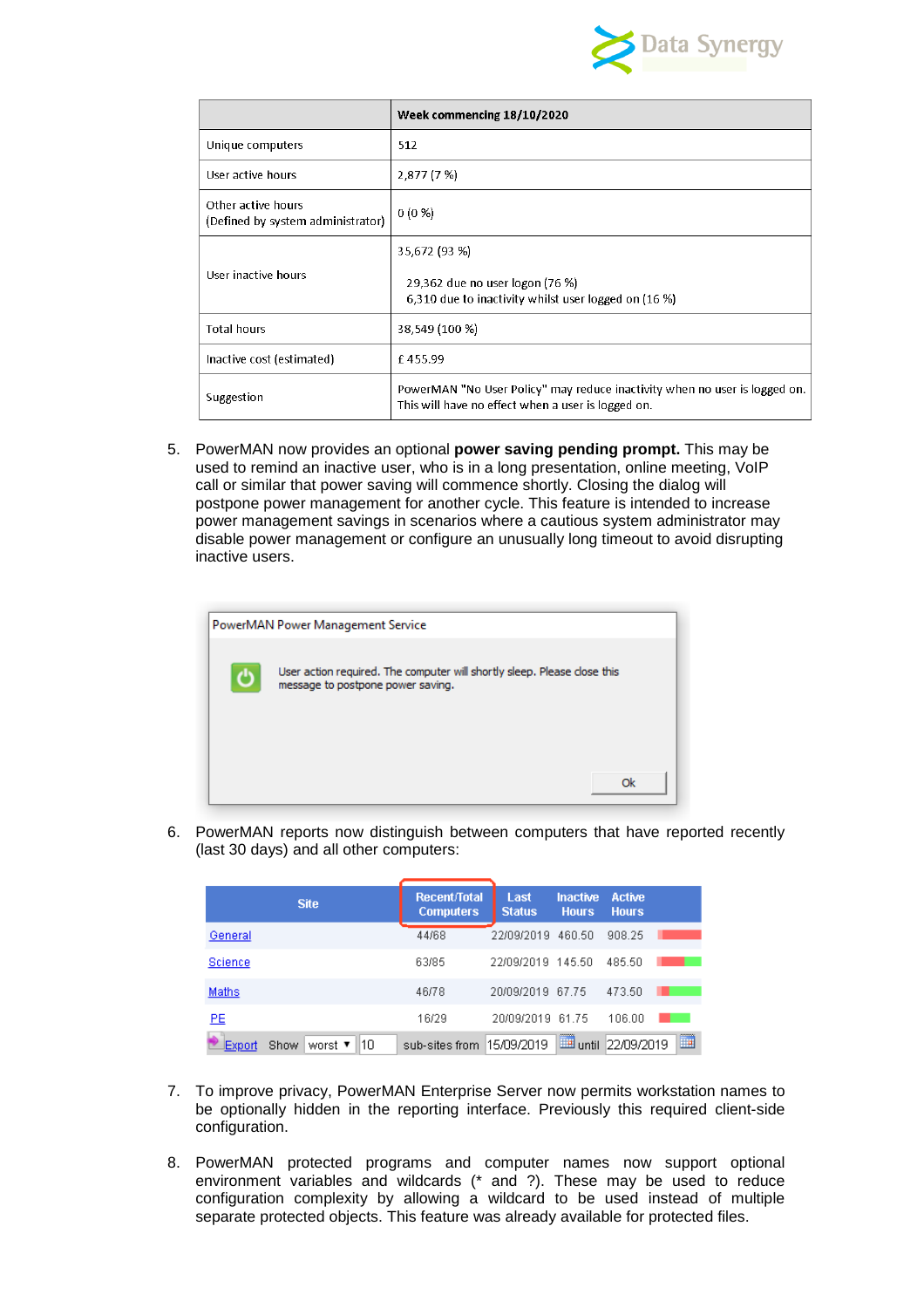

- 9. Individual protected programs, files and computers can now conditionally apply only when CPU load% is above a threshold or during certain working hours. This allows these policies to be more finely targeted at specific circumstances.
- 10. PowerMAN now permits classes of protected objects (protected programs, files or computers) to be disabled outside of specific hours, days, dates of the month or when nobody is logged on. This allows these policies to be disabled outside of working hours or at the weekends and consequently reduce the occasions when power management is unnecessarily inhibited.

The supported combinations of protected object features and class restrictions are shown in the table below:

|                    |             | Per protected object features |      |                 |              |         | <b>Optional class restrictions</b> |         |
|--------------------|-------------|-------------------------------|------|-----------------|--------------|---------|------------------------------------|---------|
| <b>Protected</b>   | Environment | Wildcards                     | Min  | <b>Specific</b> | <b>Dates</b> | Days of | <b>Specific</b>                    | Logged  |
| object class:      | variables   |                               | CPU% | times only      | of month     | week    | times only                         | on only |
| Computer (all)     | No.         | No                            | No   | No              | Yes*         | Yes*    | Yes*                               | Yes*    |
| Computer (by       | No.         | Yes                           | Yes. | Yes             |              |         |                                    |         |
| name)              |             |                               |      |                 |              |         |                                    |         |
| <b>File exists</b> | Yes         | Yes                           | Yes  | Yes             | Yes          | Yes     | Yes                                | Yes     |
| Program            | No.         | Yes                           | Yes. | Yes             | Yes          | Yes     | Yes                                | Yes     |
| running            |             |                               |      |                 |              |         |                                    |         |

\* The Protected Computer (All) and Protected Computer (by name) features share common restriction settings

- 11. Similarly, the protected user feature can now optionally apply only on certain days, such as weekdays, or during certain hours. These changes ensure that power management need only be inhibited for specific users when strictly necessary.
- 12. The protected server service feature can now optionally apply only on certain days, such as weekdays, or during certain hours. In addition, the policy may now be more finely tuned to apply only when specific classes of file or printer share, including hidden shares, are present. These changes ensure that power management need only be inhibited when strictly necessary.
- 13. PowerMAN scheduled wake-up and scheduled sleep, hibernate, restart and shutdown policies may now optionally repeat multiple times per day until either a specific time or midnight. This allows potentially complex configurations, which would have previously required multiple scheduled actions, to be simplified.
- 14. PowerMAN now supports optional network configuration reporting. It can report network interface adapter name, MAC address, IP addresses and, if appropriate, subnet mask. This feature supports both IP v4 and IP v6. The information collected may be viewed using the new NETWORKINFO command. This feature is also available in the PowerMON SKU (requires reporting platform / PMES v5.5 or later).

#### **Network Information**

| <b>Description</b>                                                                                                    | Physical/MAC Active Hardware |  | <b>Addresses</b>                                               |
|-----------------------------------------------------------------------------------------------------------------------|------------------------------|--|----------------------------------------------------------------|
| <b>Realisk PCIe GBE Family Controller</b>                                                                             | $5$ CE0C52AB190              |  | 192.168.200.190/24, FE80:0000:0000:0000:0000:ABCD:1234:0190/64 |
| $\frac{1}{2}$ and $\frac{1}{2}$ intel(R) Dual Band Wireless-AC 7265 WiFl $\qquad$ C860008C1190 $\qquad \blacklozenge$ |                              |  | 192.168.202.190/24                                             |

- 15. The PowerMAN command-line interface has been updated and each command now includes a brief description. These changes are intended to assist system administrators in troubleshooting, scripting and other similar scenarios. The revised commands include:
	- a. INHIBIT Inhibit power management for a period of time or until a certain date (maximum of 7 days) whilst system maintenance tasks are undertaken. This command requires administrator privileges.
	- b. ISPROTECTED Determine if a protected object is currently applicable. The result is also available as a result code which can be used in scripts / batch files.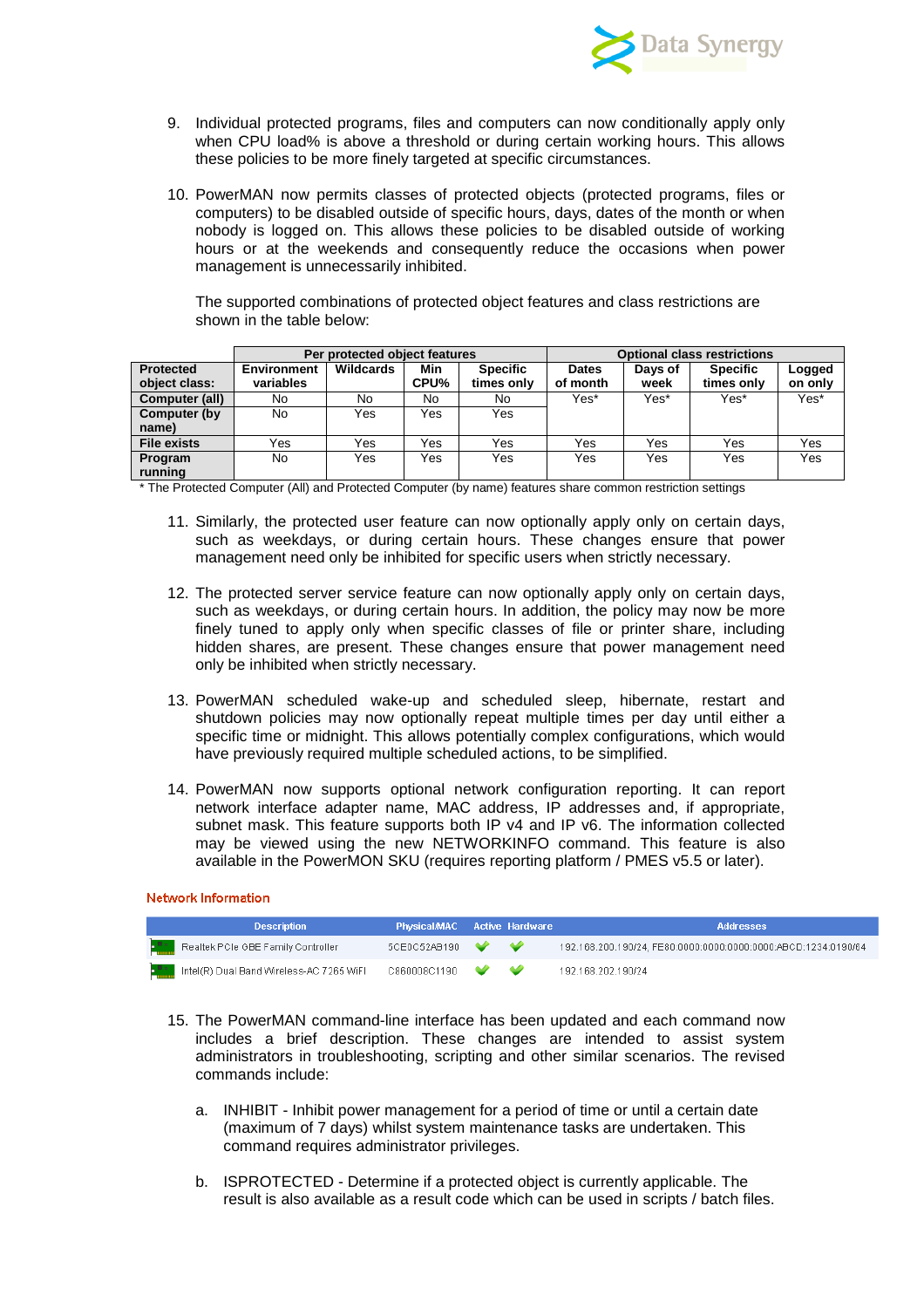

- c. ISSCHEDULED Determine if a scheduled action is currently pending. The result is also available as a result code which can be used in scripts / batch files.
- d. NETWORKINFO Report network configuration and connection status
- e. INFO Reports hardware / OS power management information. This command has been updated to report if Fast Start-up (HiberBoot) and Hybrid Sleep are available.
- f. HIBERCHECK and SLEEPCHECK Enter the hibernate / sleep state and then resume some time later. These commands have been updated to support resume on a specific wake-up date/time. This can be used to verify hardware support or integrated into a maintenance script or similar.
- 16. PowerMAN now supports an optional grace period after a protected object is no longer applicable. This can be used to extend the period that power management is inhibited when protected activities, like rendering or system updates, are executed sequentially.
- 17. PowerMAN now supports 10 of each protected time (maintenance window), scheduled sleep/hibernate/shutdown and wake-up policies.
- 18. SSL/TSL (encrypted) reporting is now enabled by default. The default cloud/hosted reporting platform is located at "secure.pmstats.org". This feature has been available since PowerMAN v5.3 but was rarely enabled. It is now enabled by default and will be made mandatory in a future release.
- 19. PowerMAN is now distributed with a simplified ADM/ADMX policy template for the PowerMON edition. This product provides only power monitoring / utilization reporting and does not permit power policies to be applied. It can be used as part of an initial power management audit or alongside another power management tool PowerMON now includes the PowerMAN GUI to provide quick access to personal workstation statistics.
- 20. PowerMAN now supports alternative weekend definitions used in some worldwide cultures out-of-the-box. It provides built-in support for the following combinations: Sat/Sun, Fri/Sat and Thurs/Fri. Other combinations can be created by amending the PowerMAN ADM/ADMX policy template.
- 21. PowerMAN now directly supports the Windows Fast Start-up or "HiberBoot" mode. When enabled, the system enters the hibernate state instead of the shutdown state. This may be advantageous because most systems can resume from hibernate much faster than a full start-up.
- 22. PowerMAN now has a revised Italian and Spanish PowerMAN UI and new support for a French UI: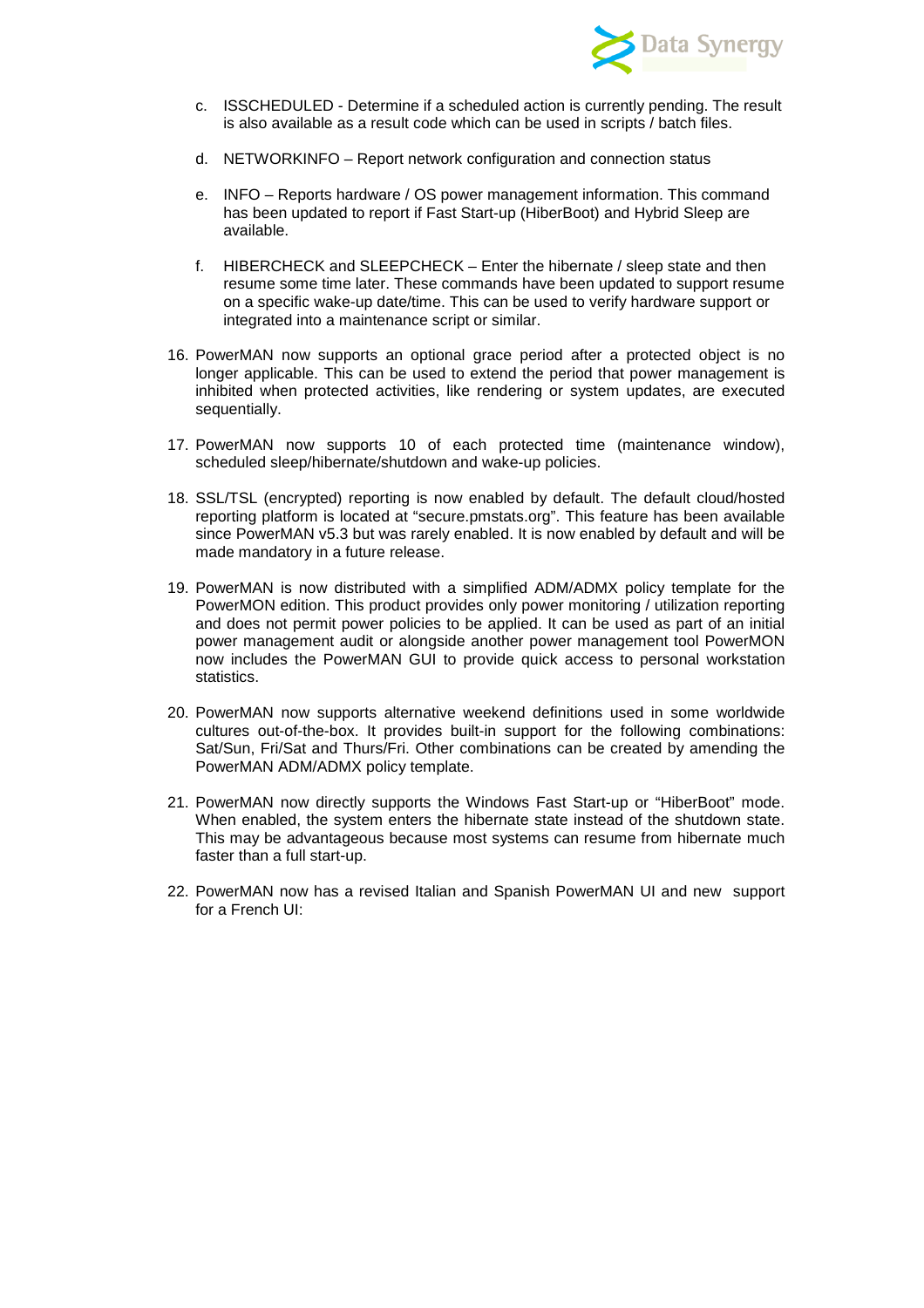

| Options d'alimentation                                |                                                                                                                                                                                                                     | 2         |
|-------------------------------------------------------|---------------------------------------------------------------------------------------------------------------------------------------------------------------------------------------------------------------------|-----------|
| Paramètres avancés                                    |                                                                                                                                                                                                                     |           |
|                                                       | Sélectionnez le mode de gestion de l'alimentation à<br>personnaliser, puis choisissez les paramètres de gestion<br>de l'alimentation pour votre ordinateur.<br>Modifier les paramètres actuellement non disponibles |           |
| Gére: Exemple [active]                                |                                                                                                                                                                                                                     |           |
| Géré: Exemple                                         |                                                                                                                                                                                                                     |           |
| □ Utilisateur en état de Logout                       |                                                                                                                                                                                                                     |           |
|                                                       | Paramètre : 60 Minutes                                                                                                                                                                                              |           |
| 国 Forcement du Logout                                 |                                                                                                                                                                                                                     |           |
| □ Arrêt de l'ordinateur                               |                                                                                                                                                                                                                     |           |
|                                                       | Paramètre : 120 Minutes                                                                                                                                                                                             |           |
| $\overline{+}$                                        | Disque precisez combien de temps l'Ordinateur demeure inactif avar                                                                                                                                                  |           |
| Parametres d'arriere-plan du Bureau<br>$\overline{+}$ |                                                                                                                                                                                                                     |           |
| Paramètres des cartes sans fil<br>闸                   |                                                                                                                                                                                                                     |           |
| El Veille                                             |                                                                                                                                                                                                                     |           |
|                                                       | Restaurer les valeurs par défaut                                                                                                                                                                                    |           |
|                                                       |                                                                                                                                                                                                                     |           |
|                                                       |                                                                                                                                                                                                                     |           |
|                                                       | Annuler<br>OK                                                                                                                                                                                                       | Appliquer |